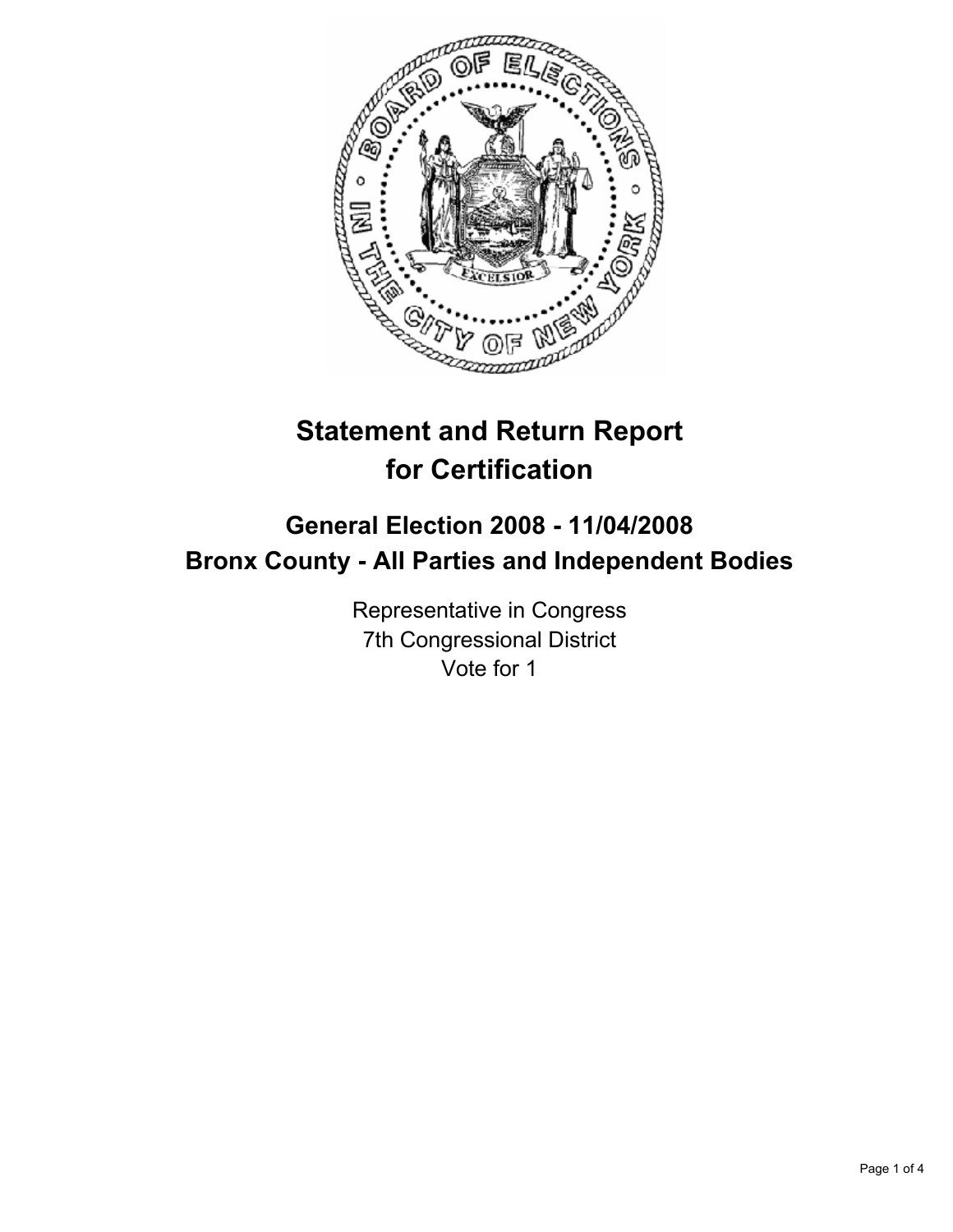

### **Assembly District 76**

| PUBLIC COUNTER                     | 29,845 |
|------------------------------------|--------|
| <b>EMERGENCY</b>                   | 1,078  |
| ABSENTEE/MILITARY                  | 516    |
| <b>FEDERAL</b>                     | 67     |
| <b>AFFIDAVIT</b>                   | 1,627  |
| <b>Total Ballots</b>               | 33,133 |
| JOSEPH CROWLEY (DEMOCRATIC)        | 22,041 |
| WILLIAM E BRITT JR. (REPUBLICAN)   | 1,507  |
| WILLIAM E BRITT JR. (CONSERVATIVE) | 167    |
| JOSEPH CROWLEY (WORKING FAMILIES)  | 636    |
| <b>Total Votes</b>                 | 24,351 |
| Unrecorded                         | 8.782  |

**Assembly District 80**

| PUBLIC COUNTER                     | 23,806 |
|------------------------------------|--------|
| <b>EMERGENCY</b>                   | 327    |
| ABSENTEE/MILITARY                  | 641    |
| <b>FEDERAL</b>                     | 125    |
| <b>AFFIDAVIT</b>                   | 1,227  |
| <b>Total Ballots</b>               | 26,126 |
| JOSEPH CROWLEY (DEMOCRATIC)        | 15,173 |
| WILLIAM E BRITT JR. (REPUBLICAN)   | 3,571  |
| WILLIAM E BRITT JR. (CONSERVATIVE) | 368    |
| JOSEPH CROWLEY (WORKING FAMILIES)  | 656    |
| <b>Total Votes</b>                 | 19,768 |
| Unrecorded                         | 6.358  |

#### **Assembly District 82**

| <b>PUBLIC COUNTER</b>              | 41,761 |
|------------------------------------|--------|
| <b>EMERGENCY</b>                   | 435    |
| ABSENTEE/MILITARY                  | 1,289  |
| <b>FEDERAL</b>                     | 145    |
| <b>AFFIDAVIT</b>                   | 1,486  |
| <b>Total Ballots</b>               | 45,116 |
| JOSEPH CROWLEY (DEMOCRATIC)        | 28,095 |
| WILLIAM E BRITT JR. (REPUBLICAN)   | 5,489  |
| WILLIAM E BRITT JR. (CONSERVATIVE) | 736    |
| JOSEPH CROWLEY (WORKING FAMILIES)  | 1,272  |
| ALLISON OLDAK (WRITE-IN)           |        |
| <b>JOSE RIVERA (WRITE-IN)</b>      |        |
| <b>Total Votes</b>                 | 35,594 |
| Unrecorded                         | 9.522  |
|                                    |        |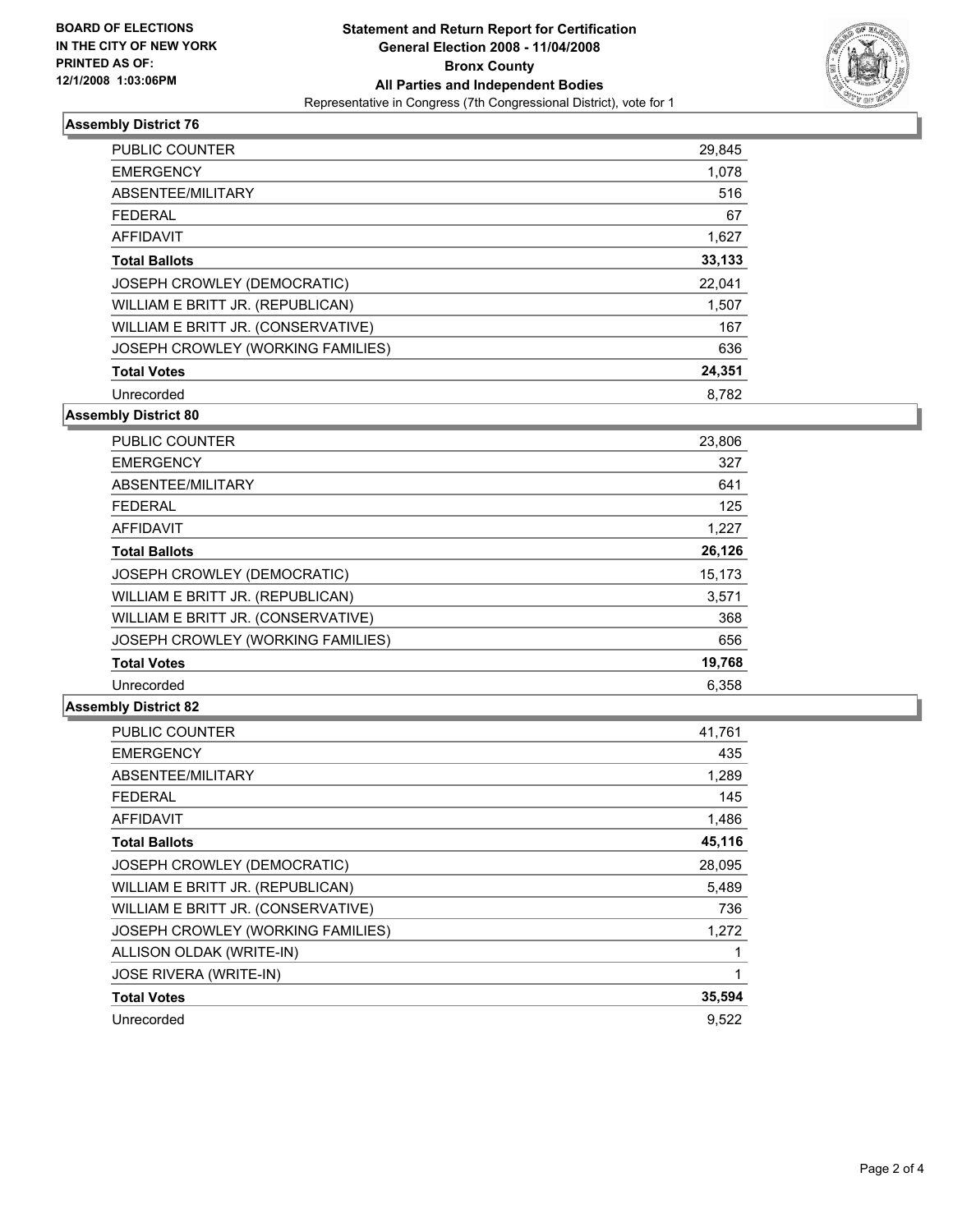

### **Assembly District 83**

| <b>PUBLIC COUNTER</b>              | 1,996 |
|------------------------------------|-------|
| <b>EMERGENCY</b>                   | O     |
| ABSENTEE/MILITARY                  | 75    |
| <b>FEDERAL</b>                     | 4     |
| AFFIDAVIT                          | 107   |
| <b>Total Ballots</b>               | 2,182 |
| JOSEPH CROWLEY (DEMOCRATIC)        | 1,187 |
| WILLIAM E BRITT JR. (REPUBLICAN)   | 50    |
| WILLIAM E BRITT JR. (CONSERVATIVE) | 3     |
| JOSEPH CROWLEY (WORKING FAMILIES)  | 18    |
| <b>Total Votes</b>                 | 1,258 |
| Unrecorded                         | 924   |

**Assembly District 84**

| <b>PUBLIC COUNTER</b>              |  |
|------------------------------------|--|
| <b>EMERGENCY</b>                   |  |
| ABSENTEE/MILITARY                  |  |
| <b>FEDERAL</b>                     |  |
| AFFIDAVIT                          |  |
| <b>Total Ballots</b>               |  |
| JOSEPH CROWLEY (DEMOCRATIC)        |  |
| WILLIAM E BRITT JR. (REPUBLICAN)   |  |
| WILLIAM E BRITT JR. (CONSERVATIVE) |  |
| JOSEPH CROWLEY (WORKING FAMILIES)  |  |
| <b>Total Votes</b>                 |  |
| Unrecorded                         |  |

#### **Assembly District 85**

| PUBLIC COUNTER                     | 15,058 |
|------------------------------------|--------|
| <b>EMERGENCY</b>                   | 27     |
| ABSENTEE/MILITARY                  | 244    |
| <b>FEDERAL</b>                     | 32     |
| <b>AFFIDAVIT</b>                   | 851    |
| <b>Total Ballots</b>               | 16,212 |
| <b>JOSEPH CROWLEY (DEMOCRATIC)</b> | 10,804 |
| WILLIAM E BRITT JR. (REPUBLICAN)   | 444    |
| WILLIAM E BRITT JR. (CONSERVATIVE) | 57     |
| JOSEPH CROWLEY (WORKING FAMILIES)  | 253    |
| <b>Total Votes</b>                 | 11,558 |
| Unrecorded                         | 4.654  |